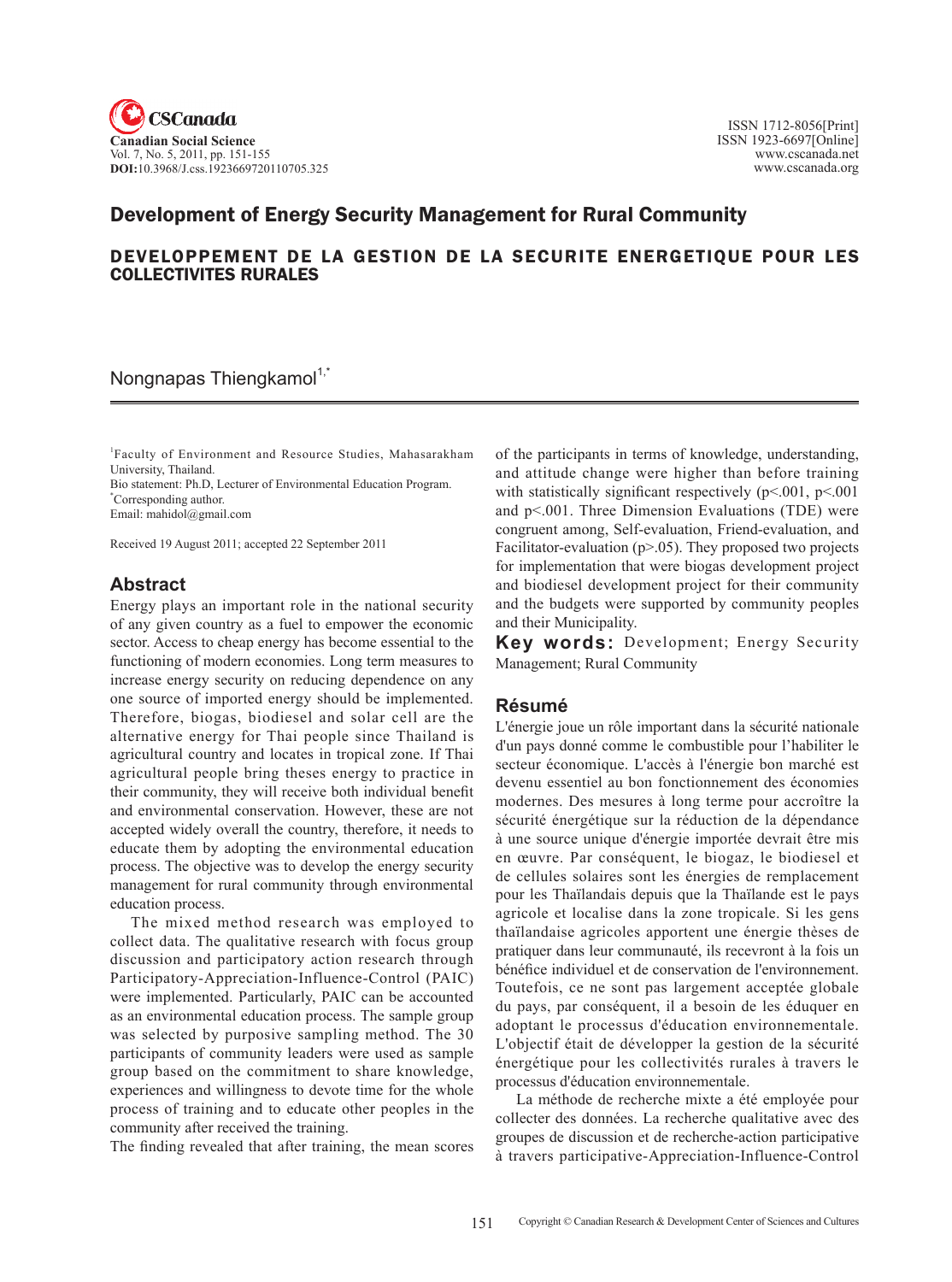(PAIC) ont été mises en œuvre. En particulier, la PAIC peut être représenté comme un processus d'éducation environnementale. Le groupe échantillon a été sélectionné par la méthode d'échantillonnage raisonné. Les 30 participants de leaders communautaires ont été utilisés comme groupe de l'échantillon repose sur l'engagement à partager les connaissances, les expériences et la volonté de consacrer du temps pour l'ensemble du processus de formation et d'éduquer les autres peuples dans la collectivité après reçu la formation.

Le constat a révélé qu'après la formation, la moyenne des scores des participants en termes de changement des connaissances, la compréhension et l'attitude étaient plus élevés qu'avant la formation aux statistiquement significative ( $p \le 0.001$ ,  $p \le 0.001$  et  $p \le 0.001$ . Trois dimensions. Les évaluations (TDE) étaient conformes parmi les auto-évaluation, ami-évaluation, et animateurévaluation (p> 0,05). Ils ont proposé deux projets de mise en œuvre qui ont été le développement de projets de biogaz et de projet de développement du biodiesel pour leur communauté et les budgets ont été soutenus par les peuples communauté et de leur municipalité.

**Mots clés:** Développement; Gestion de la sécurité énergétique; Communauté rurale

Nongnapas Thiengkamol (2011). Development of Energy Security Management for Rural Community. Canadian Social Science, <sup>7</sup> (5), 151-155. Available from: URL: http://www.cscanada. net/index.php/css/article/view/j.css.1923669720110705.325 DOI: http://dx.doi.org/10.3968/j.css.1923669720110705.325.

# **Introduction**

The alternative energy is introduced to both developing and developed countries. Particularly, in developing countries that could not produce fossil fuel within their countries, therefore bioenergy such as biogas, bioethanol, biodiesel, fuelwood and charcoal can be the dominant energy source for most households. Wood energy is derived not only from woody residues but also from woodfuels produced as a primary product through reforestation and afforestation. Moreover, liquid biofuels (bioethanol and biodiesel) have gained importance in the last decades in Brazil and more recently in Europe, the USA, Japan and other OECD countries, particularly in the transport sector. At the same time, the role of agriculture as a source of energy resources is gaining in importance. A technology for producing bio-alcohol or biodiesel production is simpler processes based on sugars, starch and palm oils. The governments and the private sector in developed countries and in many developing countries, in expanding the use of biofuels derived from agricultural and forestry biomass. Increased utilization of biofuels, if properly managed, can help to provide cleaner energy services while contributing to sustainable development

and the alleviation of environmental concerns (FAO, 2005; Vepa, S S and Bahavani R.V., 2001 ;World Resources Institute, 2007).

Thailand also recognize to the importance of bioenergy such as biogas, bio-ethanol, biodiesel, fuelwood, charcoal and solar cell energy since it is an agricultural country and locates in the tropical zone. Even though, at present, the Electricity Generating Authority of Thailand (EGAT) can provide electricity entire country but the main energy resource for electricity production is imported from different neighboring countries.

Especially, for Thailand in both agricultural areas of rural and urban community, they still need the cheaper energy to access for daily surviving. The agricultural occupation in I-Sarn (or Northeastern region) is a majority with 80 percents of the whole country. During this few years, they have faced with different insecurity whether political conflict of interest is the main cause of other problems such as social security, economic security and cultural distort of Thai people in terms of smile, cheerfulness and peaceful belief and value. In economic aspect, there has been some recession in important sector like as tourism industry because it is the majority income of country. This situation directly impacted to the vulnerable group in aspect of decreasing purchasing power.

Environmental education is a learning process that increases people's knowledge and awareness about the environment and associated challenges, develops the necessary skills and expertise to address the challenges, and fosters attitudes, motivations, and commitments to make informed decisions and take responsible action (UNESCO, 1978 and Thiengkamol, N., 2011e), including for developing people to understand that they have a relationship with the environment and that whatever they do affects it. This education is there to help create consciences within people and stimulate them into responsible behavior by using technology of education to develop the quality of the environment (Stapp and Dorothy. 1981; Schmieder and Allen, 1977a; Chunkao, K., 1993; Thiengkamol, N., 2005a; Thiengkamol, N., 2010b).

As far as it has been recognized, at present the sustainable rural development should be implemented in both developing and industrialized countries. The appropriate techniques to meet the goal of better health status via the household energy security with increase their income, diverse energy knowledge, and proper energy consumption behavior. It requires the harmonized collaboration of the stakeholders in the rural community, particularly in rural community so they need to participate in participatory training that integrated the Participatory-Appreciate-Influence-Control technique (PAIC) with the integration of brain storming in small focus group discussion to develop different activities for implementing to achieve the energy security at rural community as proposed shared vision, action plan, and projects getting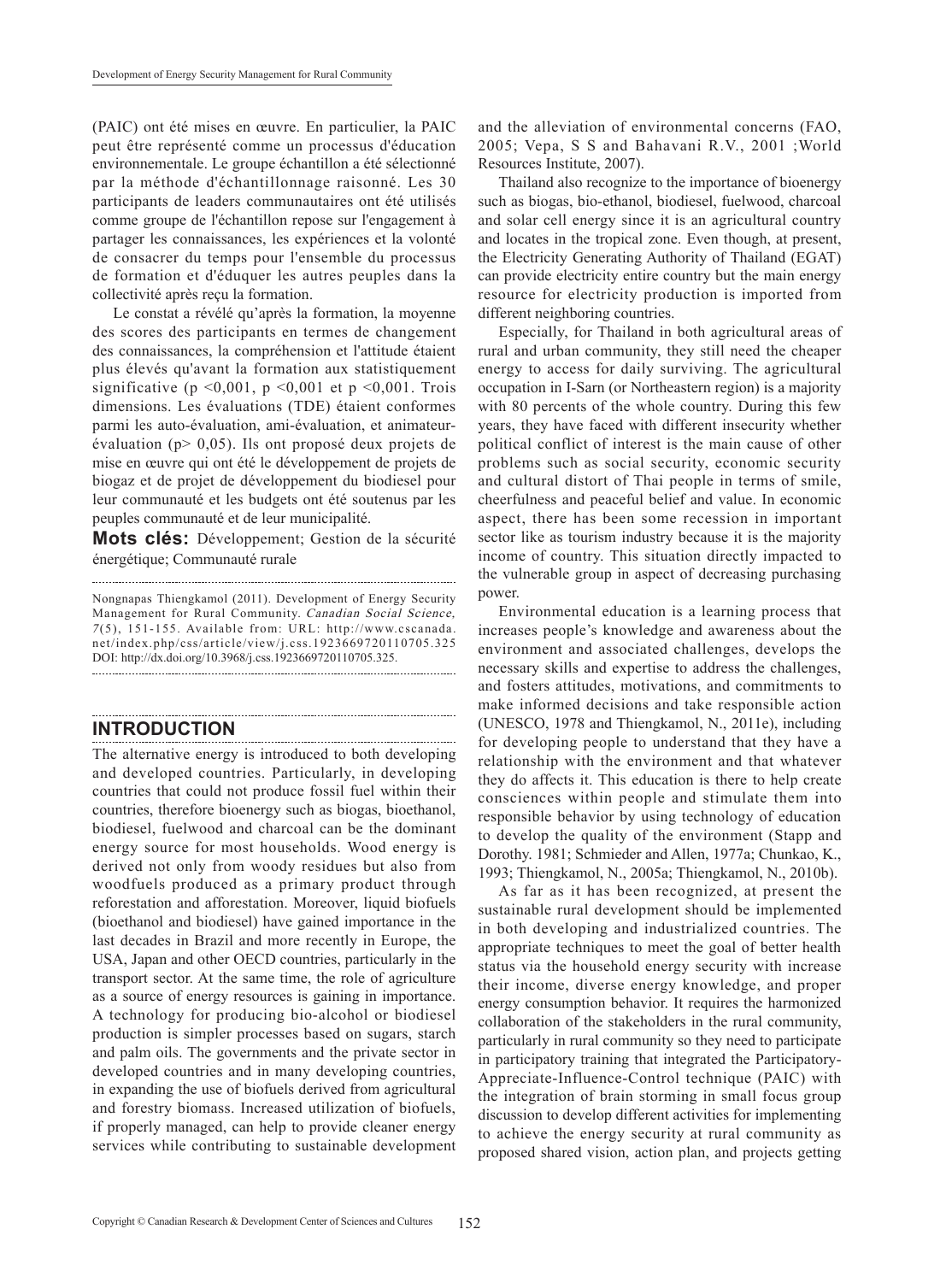from the training process (Thiengkamol, N., 2011a; Langly, A., 1998; Weiss, J.W., 1995; Sproull, N.L., 1988).

During the training process with PAIC is implemented; all participants will be assessed with the Tree Dimensional Evaluation (TDE) included Self-evaluation, Friendevaluation, and Facilitator-evaluation (Thiengkamol, N., 2011a).

#### **Research Objective**

The objective of this research was to develop the energy security management for rural community.

#### **Methodology**

The research implemented as followings.

1) Constructed handbook was used for training with content of biogas, biodiesel, and solar cell energy, knowledge and understanding, economized energy consumption behavior and environmental education concept on awareness, attitude, belief, skill and participation.

2) Tools composed of test, questionnaire and evaluation form. The questionnaire was used for determining and evaluating, attitude about energy security and energy consumption behavior.

3) Test was employed for testing their achievement of energy security, bioenergy knowledge and understanding.

4) Evaluation form of TDE was used to evaluate for participant participation.

5) Community leaders were selected with purposive sampling from the target community from Tambon Khamriang, Kuntaravichai District of Mahasarakham Province. They would be recruited according to the setting criteria included willingness, time, devotion, and public mind.

6) 30 participants (community leaders) were employed for testing of bioenergy knowledge and understanding, and determining the energy consumption behavior based on environmental education concept through brain storming in small group discussion.

7) Pretest-Posttest One Group Design is used to test for before and after training process with PAIC.

8) TDE was used to determine the congruence of three aspects of evaluation; Self-evaluation, Friend-evaluation, and Facilitator-evaluation for training participation (Thiengkamol, N., 2011a).

## **Research Results**

PAIC technique was implemented for community leaders on the concept energy security and principle of environmental education on attitude and behavior changing including the SWOT analysis technique, and brain storming process. The result of one group pretestposttest design was used to determine the training achievement of 30 participants with PAIC technique for energy security knowledge achievement, attitude on energy security and energy consumption behavior. The result illustrated that posttest mean scores of participants was statistically significant higher than the pretest mean scores in all aspects of knowledge about energy security, attitude on energy security, energy consumption behavior, and training achievement ( $p<.001$ ,  $p<.001$ , .001 and p<.001) as shown in Table 1.

**Table 1** 

| <b>Achievement of the Pretest-Posttest of 30 Community</b> |  |  |  |
|------------------------------------------------------------|--|--|--|
| <b>Leaders</b>                                             |  |  |  |

| Experimental Group    | Number(n) Mean |       | S.D. |        | Sig.      |
|-----------------------|----------------|-------|------|--------|-----------|
| Pretest of Knowledge  | 30             | 14.53 | 179  | 15.104 | $.000***$ |
| Posttest of Knowledge | 30             | 18.10 | 1.55 |        |           |
| Pretest of Attitude   | 30             | 23.07 | 2.05 | 15.940 | $.000***$ |
| Posttest of Attitude  | 30             | 27.30 | 1.60 |        |           |
| Pretest of Behavior   | 30             | 23.33 | 2.23 | 13 724 | $0.00***$ |
| Posttest of Behavior  | 30             | 26.63 | 1.59 |        |           |
| Pretest of Training   | 30             | 60.93 | 2.03 | 14.346 | $000***$  |
| Posttest of Training  | 30             | 72.03 | 1.58 |        |           |
|                       |                |       |      |        |           |

\*\*\* Significant Level at the .001 level

Three Dimensional Evaluation were employed for determination the opinions of 30 community leaders in three aspects evaluation; Self-evaluation, Friendevaluation, and Facilitator-evaluation by using One-way ANOVA in order to investigate the mean scores difference of three groups. The results of One-way ANOVA illustrated that there were no different of mean scores about participation in training process through brain storming on energy security management with significant level of .05 as illustrated in Table 2. This meant that the opinions on participation of community leader himself, his friend and his facilitator were not different.

**Table 2 Three Dimensional Evaluations of Community Leaders**

| Source of Variation Sum of Squares df Mean Square F |                            |                           |               | $Si2$ . |
|-----------------------------------------------------|----------------------------|---------------------------|---------------|---------|
| Between Group<br>Within Group<br>Total              | .067<br>112.433<br>112.500 | $\mathcal{D}$<br>87<br>89 | .033<br>1 292 | 026 975 |

\* Significant Level at the .05 level

Therefore, it might indicate that the community leaders understood and gained more knowledge about energy security knowledge, attitude on energy security and energy consumption behavior. Moreover, they were able to propose the action plan and projects for practicing from brain storming at training based by using brain storming to indicate that the strength of their rural community in rural area was the community energy security in terms of energy resource accessibility, energy availability and energy production of biogas and biodiesel but the weakness of rural community was in terms of energy security knowledge, lack of positive attitude and proper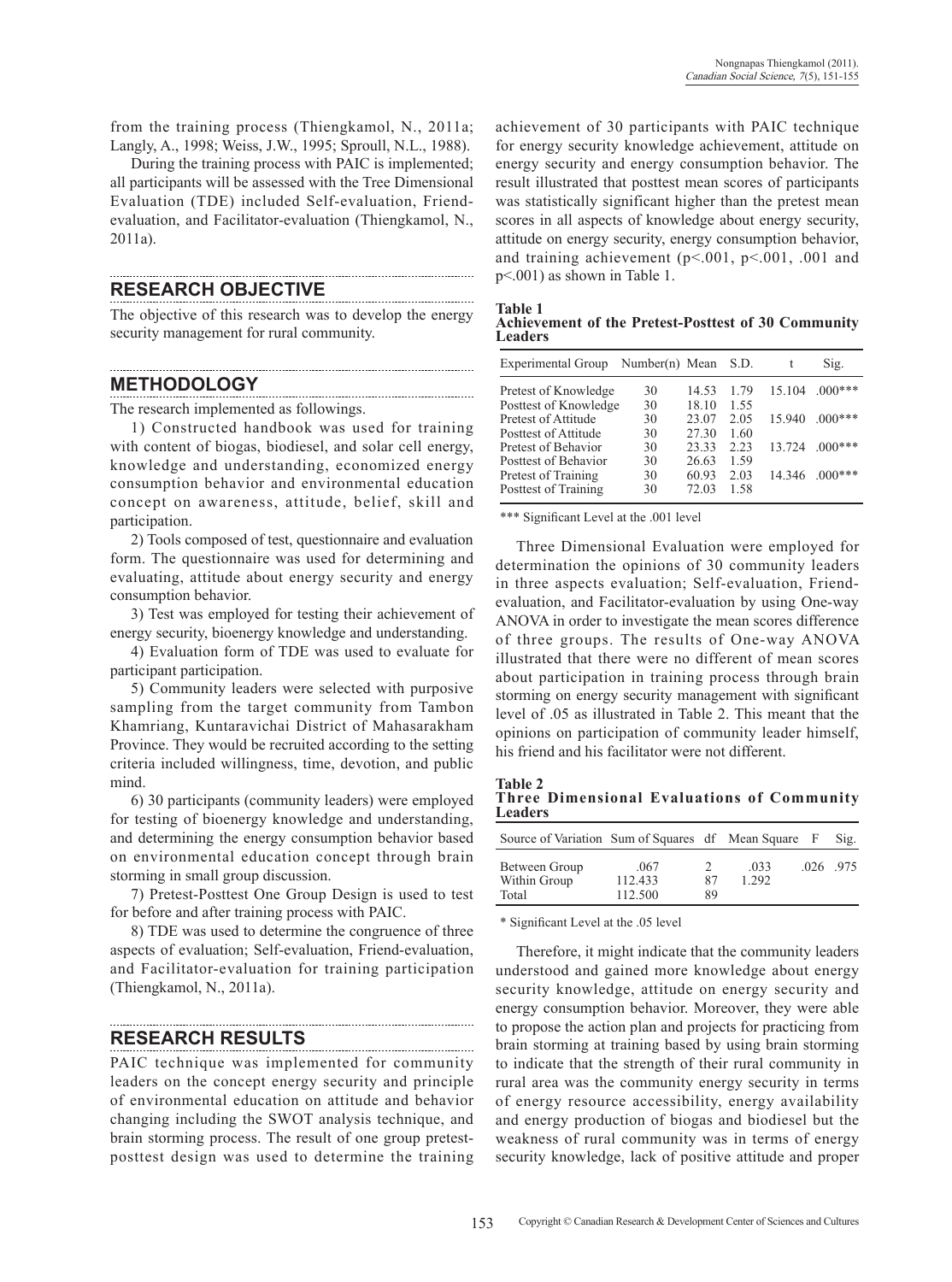energy consumption behavior. In aspects of opportunity, they had more chances to gain alternative energy such as biogas and biodiesel from their local community and appropriate energy consumption behavior from mass media communications through different channels such as television, radio, magazine, newspaper, and personal media from the Faulty of Environment and Resources Studies, Mahasarakham University. In the aspect of threats, they were faced with high cost of living because their community located nearby university.

#### **Discussions**

The results indicated that the rural community at Tambon Khamriang, Kuntarawichai District, Mahasarakham Province gained more energy security knowledge, attitude and energy consumption behavior changing after participating in the PAIC training. It was congruent to these studies of Thiengkamol, 2005b; Jansab, S., 2006 and Thiengkamol, N, 2010b. This might connote that the studying with PAIC technique is effective for raising knowledge in various issues and for different target groups.

The results of TDE of 30 community leaders was employed for determination of the congruence of three aspects of evaluation; Self-evaluation, Friendevaluation, and Facilitator-evaluation. It illustrated that there were no difference of mean scores of participation in training process with statistically significant at the .05 level (Thiengkamol, 2005a; Thiengkamol, 2005b, and Thiengkamol, N., 2010b). Moreover, it revealed that PAIC training is effective for brain storming for developing a shared vision, action plan and projects in different issues such as energy consumption behavior, urban community energy security, energy conservation, natural resource conservation, strategies for the development of women's political participation in Pattaya City and community strengthen (Thiengkamol, 2005a; Thiengkamol, 2005b; Jansab, S., 2006; Thiengkamol, N., 2010b).

Focus groups discussion and SWOT analysis were integrated to implement in PAIC training process. These clearly expressed the strength, weakness, opportunity, and threats of rural community energy security. Regarding to their strength, it revealed that their community is an agricultural community; therefore, they are able to have a change to produce bioenergy from cultivation of sugars, starch and palm oils by themselves. Additionally, their community has a good opportunity to receive knowledge transferring from educational institute, especially from both faculties of Environment and Resource Studies and Technology of Mahasarakham University because it locates nearby the university. Meanwhile, their community has a weakness in terms of land decreasing due to increasing the land price so some of them had sold entirely and some of them had no their own land. Considering on their threat, it was found that their community stands adjacent to university, therefore, their livelihood is rising higher than the past so they must spend more money for daily living. Finally, it is obviously seen that they need to search the way to maintain the two proposed projects with different ideas being suggested during this training process in order to meet their energy needs. Particularly, energy security in their daily living, it should be regarded as the most essential element to meet the healthier quality of life to meet the really sustainable development (Thiengkamol, 2005a; Thiengkamol, 2005b; Jansab, S., 2006; Thiengkamol, N., 2010b).

Furthermore, in accordance with different studies of Thiengkamol, N. (2005a), Thiengkamol, N. (2005b), and Thiengkamol, N., (2010b), the findings revealed that PAIC can initiate and stimulate the participant to develop a creative thinking to propose the projects to implement and attitude changing will be able to cause behavior change for environment conservation such as consumption behavior of food and proper behavior of consumption of energy and water in their daily living and participation, and even though, through political participation or health aspect that was found from those studies as mentioned above. Furthermore, the results indicated that PAIC training is able to give knowledge and understanding of energy security knowledge, stimulate awareness, sensitivity, positively change attitude, provide participants with real participation situation and take responsibility to work together in focus group discussion including providing action of brain storming for participants to be able to solve the facing problem and to correctly make a decision for creating a shared vision, action plans and pilot project to promptly implement after training process finished.

#### **ReferenceS**

- CEDPA. (1999). Advocacy Building Skills for NGO Leaders: The CEDPA Training Manual Series Volumes IX. Published by the center for Development and Population Activities: Washington, D.C.
- Chunkao, K. (1993). Environmental Education. Bangkok: Aksornsayam Publishing, Economic and Social Commission for Asia and The Pacific, 30Sep-2 Oct 1997. Department of Environmental Quality Promotion, Ministry of Science, B.E. 2540-2544.
- FAO (2005). Bioenergy. Committee on Agriculture. Nineteenth Session. Rome, 13-16 April 2005.
- Jansab, S. (2006). Strategies for the Development of Women's Political Participation in Pattaya City. Thesis of Master of Art Master of Art (Women Studies), Office of Women and Youth Studies of Thammasart University.
- Langly, A. (1998). The Roles of Formal Strategic Planning. Long Range Planning, 21(1).
- Schmieder & Allen (1977). "The Nature and Philosophy Environmental Education: Goal and Objective". Trends in Environmental Education. Paris: UNESCO.